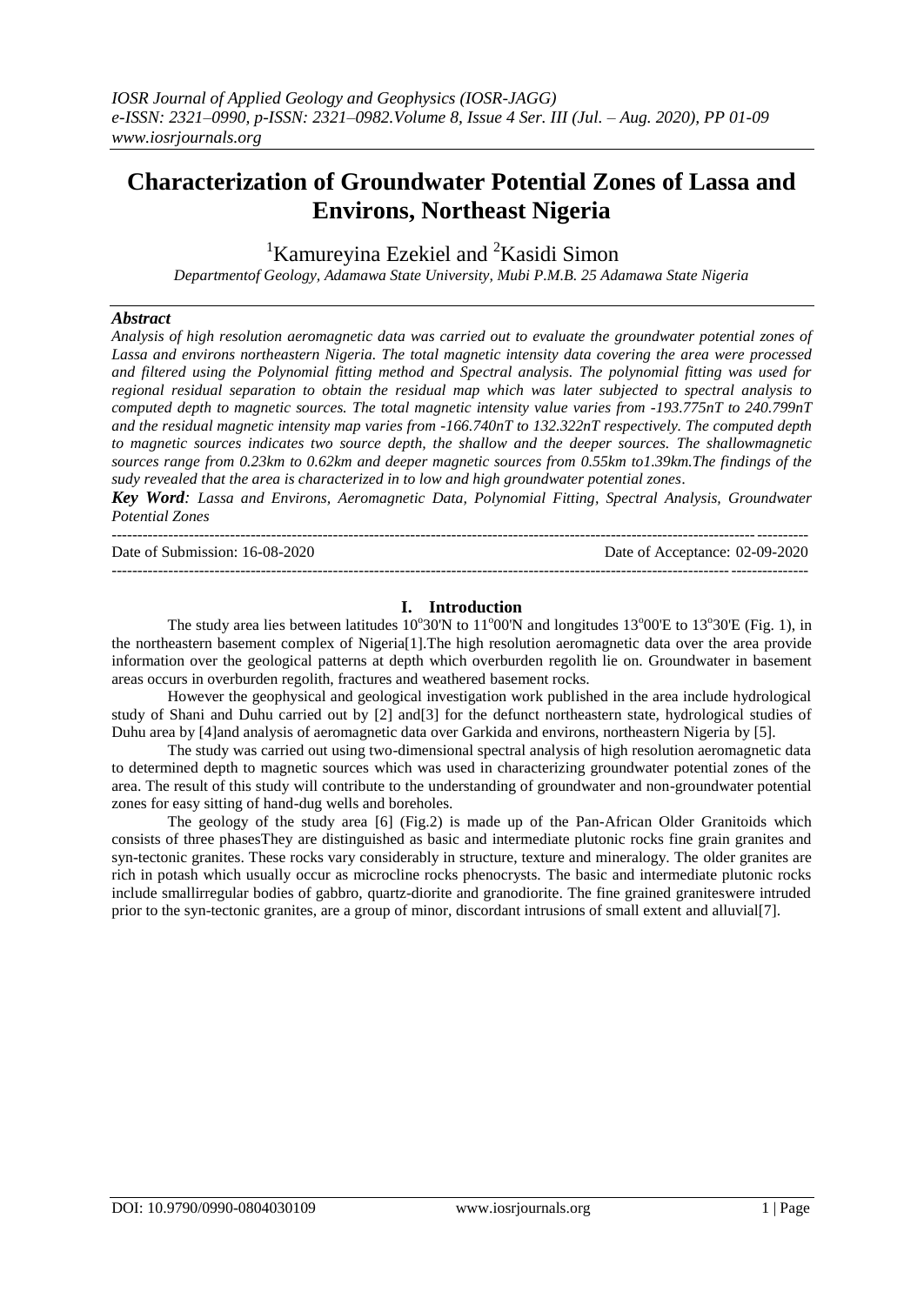

**Figure 1**: Topographic Map of The Stud Area (After Digital Elevation Model 2006)



Figure 2: Geologic Mapof the Stud Area (After Nigeria Geological Survey Agency 2006)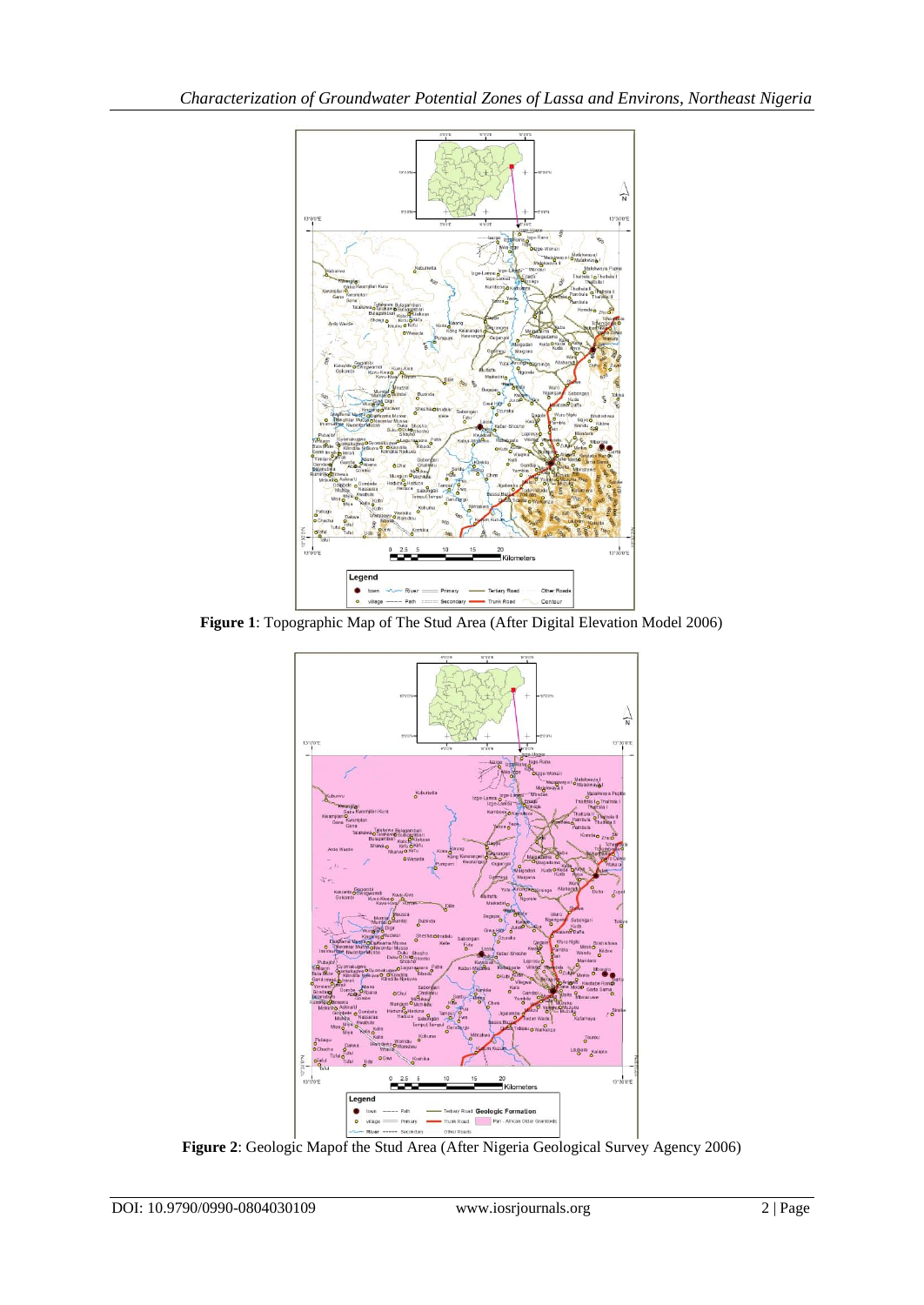## **Data Acquisition**

# **II. Material And Methods**

The high resolution aeromagnetic data that was used for this work,were obtained from the Nigerian geological Survey Agency (NGSA), on a scale of 1:100000. The Nigerian geological survey agency carried out a nationwide airborne aeromagnetic survey in2009 with aim of diversifying the country's economy from mono product economy to other sector. Regional high resolution aeromagnetic data, were acquired in Nigeria by Fugro airborne survey limited for the NGSA between 204 and 2009. The acquisition, processing, compilation of the new data were jointly financed by the federal government of Nigeria and the World Bank as part of the sustainable management for mineral resource project. The aeromagnetic data was acquired using 3X Scintrex CS3 Cesium Vapour Magnetometer,were carried out by means of fixed-wing aircrafts flown at mean terrain clearance at 80m with 500m line spacing and nominal tie line spacing of 2km.

# **Data Processing and Enhancement**

#### *Regional-residual separation*

The Polynomial fitting method was used in regional-residual separation to obtain the residual map. In polynomial fitting the regional is matched with mathematical Polynomial of low order to expose the residual features as random errors, and the treatment is based on statistical theory. The observed data are used to compute, usually by least square method, the mathematically described surface given the closet fit to the magnetic field that can be obtained within a specified degree of detail. This surface is considered to be the regional field and the residual is the difference between the magnetic field values thus determined [8]. The simplest approach is to fit a polynomial of first order to the magnetic data over a large area as possible around the zone of interest and to subtract the polynomial surface from the observed surface. If the regional field were a simple inclined plane it will be a first order surface. Thus

$$
Z = Ax + By + C1
$$

The next stage of complexity is the representation of a second order polynomial where,  $Z = Ax^2 + By^2 + CxyDx + Ey + F3.$ 

The next stage of complexity is another representation of a third order polynomial, etc.

The residual magnetic field of the study area was produced by subtracting the regional field from the total magnetic field using the Polynomial fitting method. The computer program aero-super map was used to generate the coordinates of the total intensity field data values. This super data file, for all the magnetic values was used for production of composite aeromagnetic map of the study area using Oasis Montaj software version 7.0.1. The program was used to derive the residual magnetic values by subtracting values of regional field from the total magnetic field values to produce the residual magnetic map and the regional map.

# *Spectral analysis*

Determination of depths to buried magnetic rocks is among the principal applications of an aeromagnetic data. The depths are commonly computed from measurement made on the widths and slopes of an individual anomaly of the aeromagnetic profiles. The statistical approach has been found to yield good estimates of mean depth to basement underlying a sedimentary basin [9]. [10] developed a depth determination method which matches two dimensional power spectral calculated from gridded total magnetic intensity field data with corresponding spectral obtained from a theoretical model. For the purpose of analyzing aeromagnetic data, the ground is assumed to consist of a number of independent ensembles of rectangular, vertical sided parallelepiped, and each is ensemble characterized by a joint frequency distribution for the depth (h) and length (b) and depth extent (t).

In this research, the characteristics of the residual magnetic field were studied using statistical spectral methods. This is done by first transforming the data from space to the frequency domain and then analyzing their frequency characteristics. In the general case, the radial spectrum may be conveniently approximated by straight line segments, the slopes of which relate to depths of the possible layers. The residual total magnetic field intensity values are used to obtain the two dimensional Fourier Transform, from which the spectrum is to be extracted from the residual values  $T(X, Y)$  consisting of M rows and N columns in  $X - Y$ . The evaluation is done using an algorithm that is a two dimensional extension of the fast Fourier transform [11]. Next, the frequency intervals are subdivided into sub-intervals, which lie within one unit of frequency range. The average spectrum of the partial values together constitutes the radial spectrum of the anomalous field.

If z is the mean depth of the layer, the depth factor for this ensemble of anomalies is  $\exp$  (-2zk). Thus the logarithmic plot of the radial spectrum would give a straight line whose slope is -2z.

The mean depth of the burial ensemble is thus given as

$$
Z = -\frac{m}{2}
$$

 $\frac{2}{\pi}$  Where (m) is the slope of the best fitting straight line.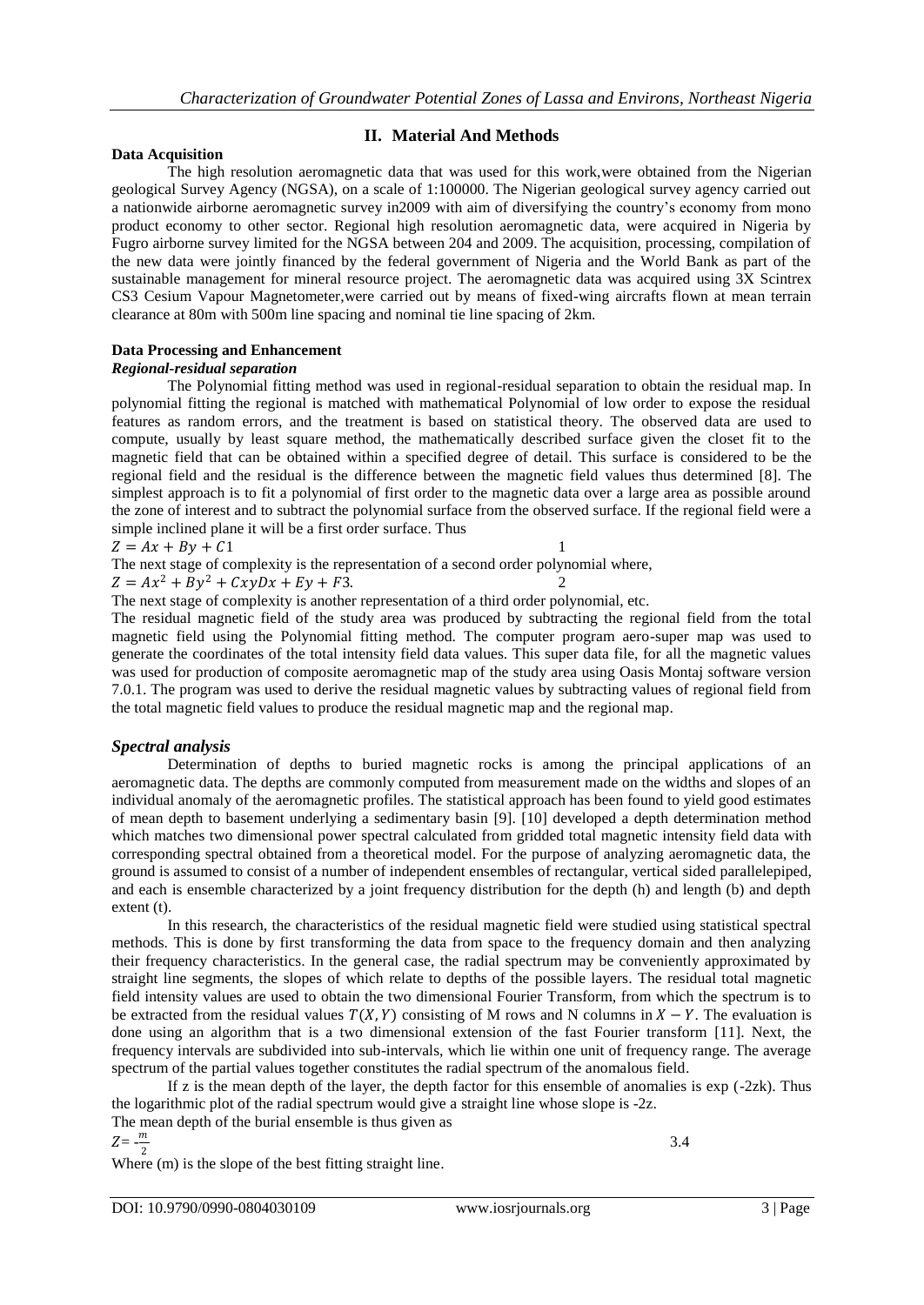Equation (3) can be applied directly if the frequency unit is in radian per kilometer. If however, the frequency unit is in circle per kilometer, the corresponding relationship can be expressed as

 $Z=-\frac{m}{4\pi}$ 

3.5

 $4\pi$ In this study the aeromagnetic data set were divided into a block of 5' x 5' which is 9.17 x 9.17kmof 6 x 6 data points totaling 36 blocks covering an area of  $84.1 \text{km}^2$ . Each block was subjected to Fast Fourier transformation (FFT) to compute the power spectrum of the magnetic data using Oasis montajand math lab software.

#### **III. Result**

Table 1 shows the summary of the deeper magnetic sources depths  $(D_1)$  and shallow magnetic source depths (D<sub>2</sub>). The values of D<sub>1</sub>ranges from 0.55km to 1.29km, while the values of D<sub>2</sub>ranges from 0.23km to 0.62km respectively.

Figure 3 showsthe total magnetic intensity (TMI) map of the study area. The map was subdivided into low magnetic intensity area having dark-blue-light-blue-green colour with values range of -193.775nT to 16.939nT, medium magnetic intensity with yellow-orange colour having values with the range of 29.719nT to 95.421nT and high magnetic intensity with red-pink colour having values range of 101.597nT to 240.799nT.

Figure 4 shows the residual magnetic intensity (RMI) map of the study area. The map was also divided into low residual magnetic intensity values that vary from -166.740nT to 5.957nT with dark-blue-light-bluegreen colour, medium with yellow-orange colour having values range of 9.244nT to 29.159nT and high residual magnetic intensity with red to pink colour having range of values from 32.521nT to 132.322nT.

Figure 5 shows the graph of logarithm of spectral energies plotted against obtained frequencies for the various blocks The depth of the deeper magnetic sources  $(D_1)$  of the distribution from the slope of the first longest wave length and the depth to the shallow magnetic sources  $(D<sub>2</sub>)$  of that distribution from the slope of the second longest wave length segment was calculated. Most of the graphs of the blocks have first and second segments of wave lengths having both  $D_1$  and  $D_2$  with others having only first wave length segment  $D_1$ .

Figure 6 shows a map of contoured values of  $D_1$  of the study area. High overburden thickness were observed in the western extreme and southeastern part of the map with other areas having moderate overburden thickness.

Figure 7 shows the result of  $D<sub>2</sub>$  which was contoured to obtain the contoured map of the shallow magnetic source depths of the study area which are crucial to groundwater exploration. Careful observation of the map indicate high potential zones of groundwater exploration extending from the southwest to the northeast and from the north to northeast due to considerable thickness of the weathered basement range from 0.46km to 0.6km , indicated by the blue colour. While other areas are considered to have low groundwater potential due to low thickness of weathered basement range from 0.20km to 0.44km and therefore referred to as low groundwater potential zones.

| <b>Block</b>     | $\overline{D_1}$ | $D_2$ |
|------------------|------------------|-------|
| 1                | 0.96             | 0.47  |
| $\mathfrak{2}$   | 0.64             |       |
| $\mathfrak{Z}$   | 0.68             |       |
| $\overline{4}$   | 0.57             |       |
| $\sqrt{5}$       | 0.58             |       |
| $\sqrt{6}$       | 0.65             |       |
| $\boldsymbol{7}$ | 0.92             | 0.47  |
| $\,8\,$          | 0.61             |       |
| $\overline{9}$   | 1.29             | 0.51  |
| 10               | 0.73             | 0.42  |
| 11               | 0.83             | 0.39  |
| 12               | 0.66             |       |
| 13               | 0.91             | 0.51  |
| 14               | 0.71             |       |
| 15               | 0.77             | 0.48  |
| 16               | $1.00\,$         | 0.52  |
| 17               | 0.70             | 0.43  |
| 18               | 0.69             |       |
| 19               | 0.63             |       |
| $20\,$           | $1.00\,$         | 0.45  |
| 21               | 1.03             | 0.43  |

**Table 1**: Summary of magnetic source depth  $D_1$  (Deeper magnetic source depth),  $D_2$  (Shallow magnetic source depth) obtained from the study area.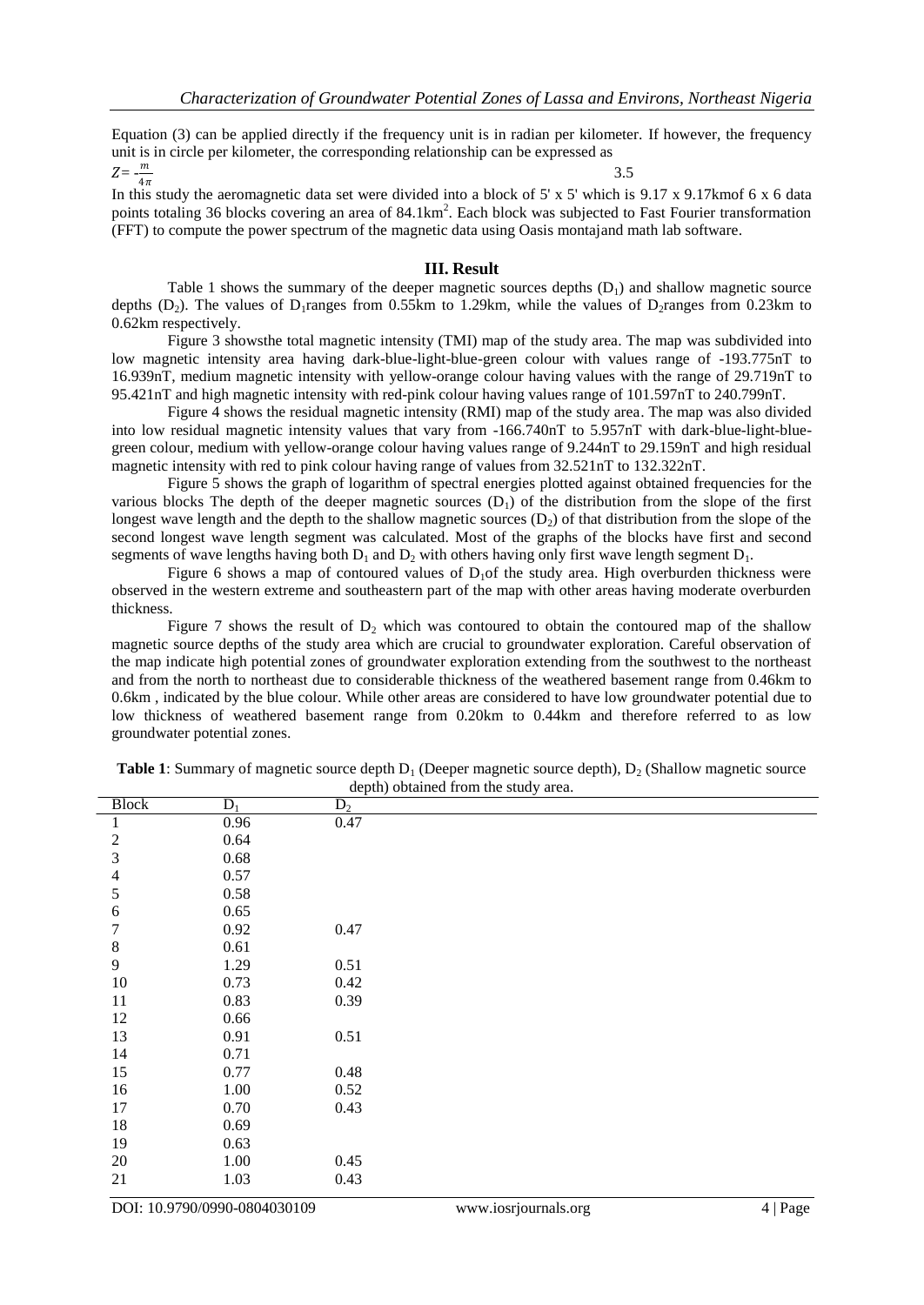|    |      |      | Characterization of Groundwater Potential Zones of Lassa and Environs, Northeast Nigeria |
|----|------|------|------------------------------------------------------------------------------------------|
| 22 | 1.07 | 0.43 |                                                                                          |
| 23 | 1.05 | 0.53 |                                                                                          |
| 24 | 1.06 | 0.56 |                                                                                          |
| 25 | 0.61 |      |                                                                                          |
| 26 | 1.23 | 0.43 |                                                                                          |
| 27 | 1.09 | 0.47 |                                                                                          |
| 28 | 1.18 | 0.50 |                                                                                          |
| 29 | 1.19 | 0.49 |                                                                                          |
| 30 | 1.08 | 0.47 |                                                                                          |
| 31 | 0.62 |      |                                                                                          |
| 32 | 0.73 |      |                                                                                          |
| 33 | 1.15 | 0.47 |                                                                                          |
| 34 | 1.28 | 0.62 |                                                                                          |
| 35 | 0.55 |      |                                                                                          |
| 36 | 0.56 | 0.23 |                                                                                          |



**Figure 3**: Total Magnetic Intensity (TMI) Map of the Study Area.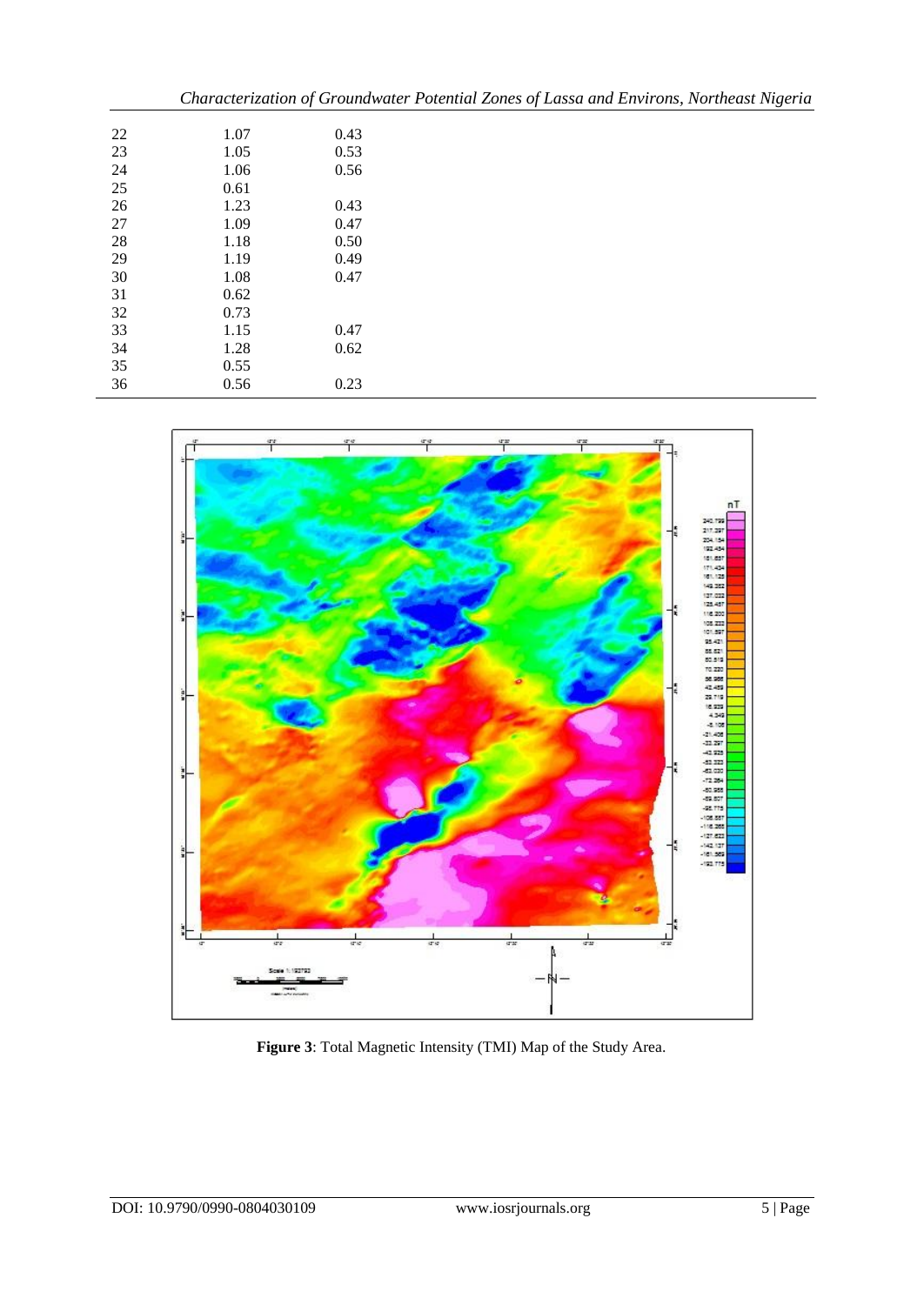

**Figure 4**: Residual Magnetic Intensity (RMI) Map of the Study Area.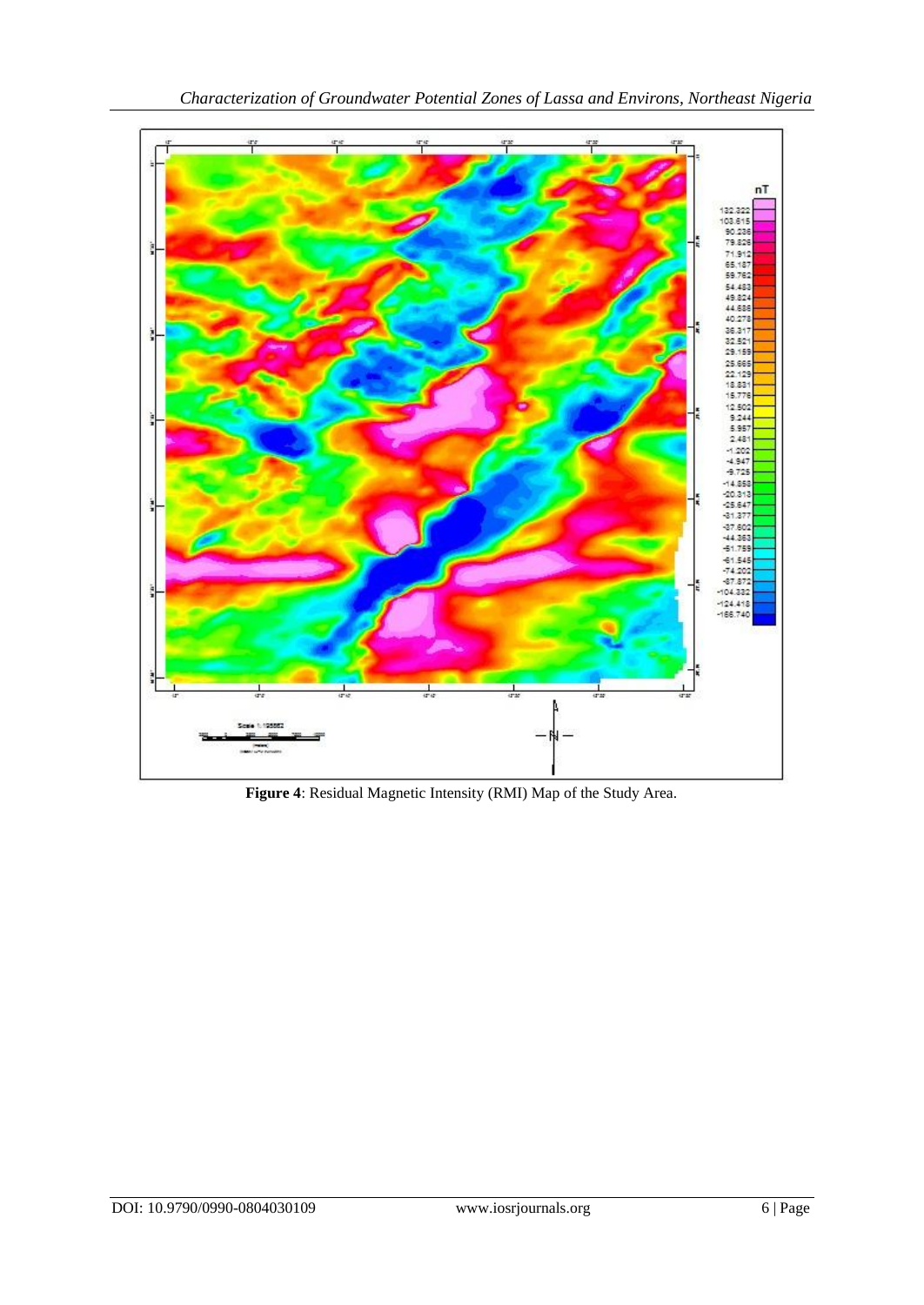

**Figure 5**: Example of Graphs Spectral Blocks of the of the Study Area.

.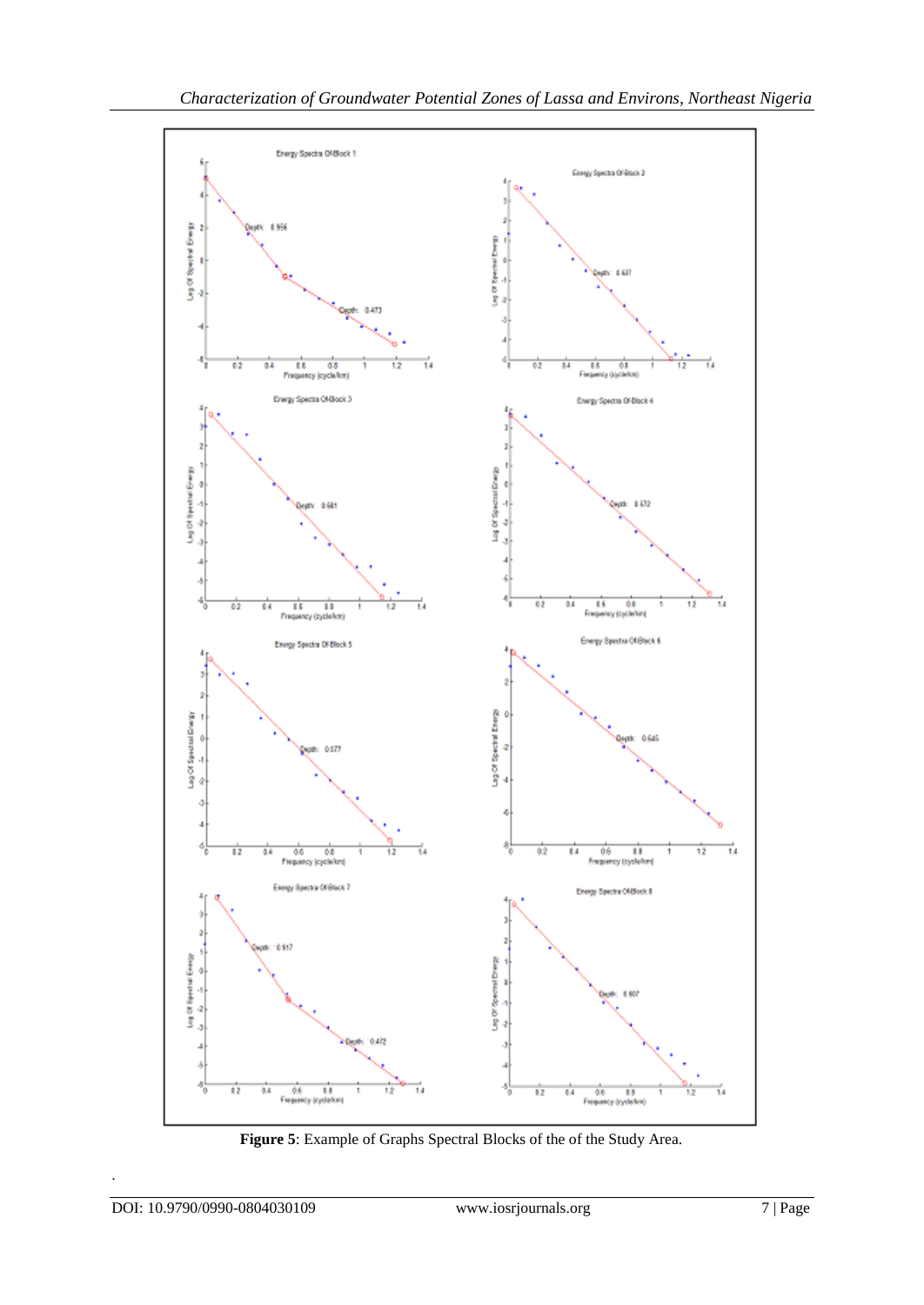

 $\frac{1}{0.4}$ Km  $0.1$  $0.2$  $0.3$ **Figure 6**: Contoured deeper magnetic source depth (D1) map of the study area (Cont. Int. of 0.1km).



Figure 7: Contoured shallow magnetic source depth (D<sub>2</sub>) map of the study area (Cont. Int. of 0.2km).